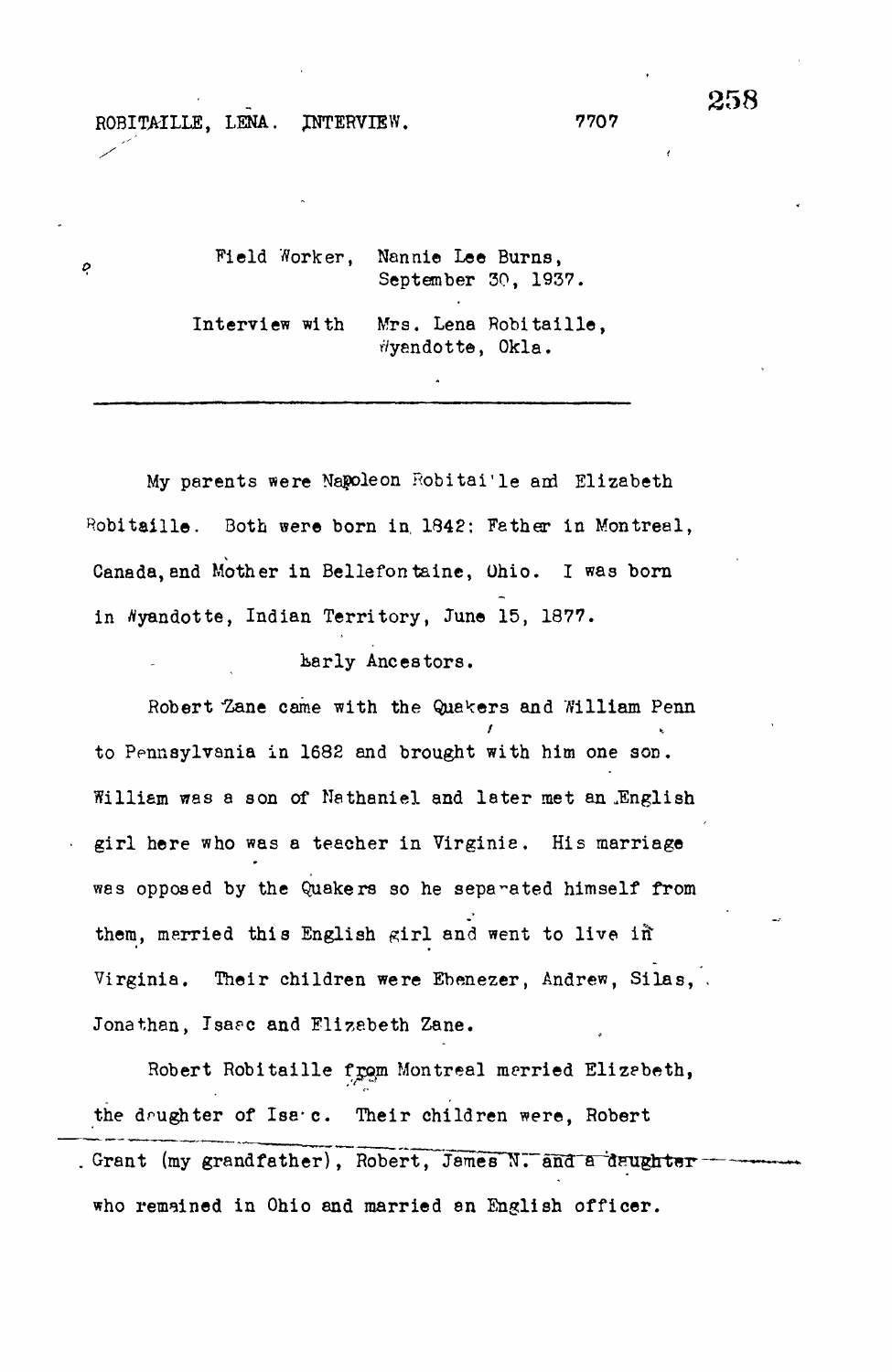**>**

**- 2 -**

Robert Grant married Julia Barnard and their children were (my mother) Elizabeth, Mary Ann, Wolford and Rose. My great-grendfather on my paternal side was Robert Robitaille who married Elizabeth, the daughter of Isaac, and their children were, Ebenezer, Nancy, Sareh, Elizabeth (our grandmother), William, Isaac and Catharine. My grandfather, James Narcissus Robitaille, married a sister of Robert Grant Robiteille and their children were Theodore, Arthur, R. Roch, Azalda, Earnest, Napoleon (my father) and Ernestine. Father's father and Mother's father were brothers.

Isaac/Zane, The White Eagle of the 'yandottes. Jonathan and Isaac, children of William Zane, on their way from school were stolen by the Wysndottes when . way from school were stolen by the stolen by the stolen by the stolen by the stolen by the stolen by the stolen by the stolen by the stolen by the stolen by the stolen by the stolen by the stolen by the stolen by the st Terme / $\mathcal{L}$  as Chief but Jontthan was ransomed in equation was random in equation  $\mathcal{L}$  $\mathcal{L}_{\mathbf{x}}$  years. Is also been born about the youngest, had been born about the youngest, had been born about the youngest,  $\mathcal{L}_{\mathbf{x}}$  $2f$  on the south branch of the south branch of the Potomac in  $\mathcal{L}$ was nine when taken. Tarhe's camp at this.time was at Detroit and here Isaac lived till he was fourteen when he escaped but shortly after that was recaptured by the Nyandottes when he was fishing in

the river near his brother's home. He-remained with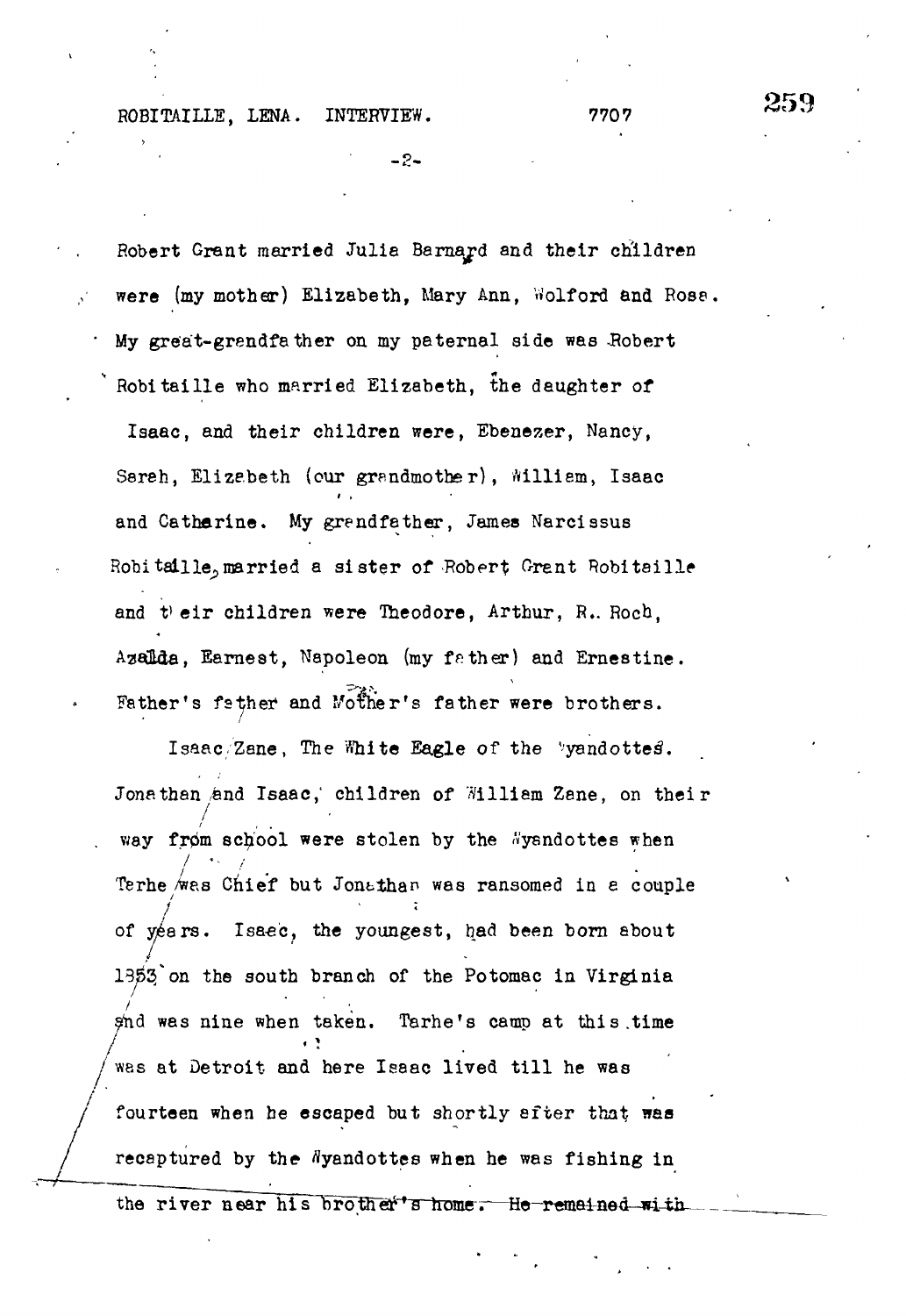$-3-$  .

the Wyandottes till he was nineteen when he escaped the second time and this time he was captured by an ther tribe who were preparing to burn him at the stake when a white man who was with that tribe carried the word to Tarhe's camp but Taihe was abaant. Tazhe 's deughter, Myeerah, took some of her father's warriors end went and demanded Isaac's release and succeeded in having him released to her. She told him that in return for this he should marry her as she hed, through the years during which he had been in her father's camp, learned to love him. He replied that he would not return to her people but if she chose to go with him and live among his people, that he, would marry her. She, loving him<sub>,</sub> consented ,so they went together to his brother's home at Zanesville, Ohio, where they were married et Col. Ebenezer Zane's house. They settled here and called this place 7aneafield and lived there till 1916. Isaac Zane had been offered land but instead, purchased from the Government eighteen hundred acres of land on which he made his home.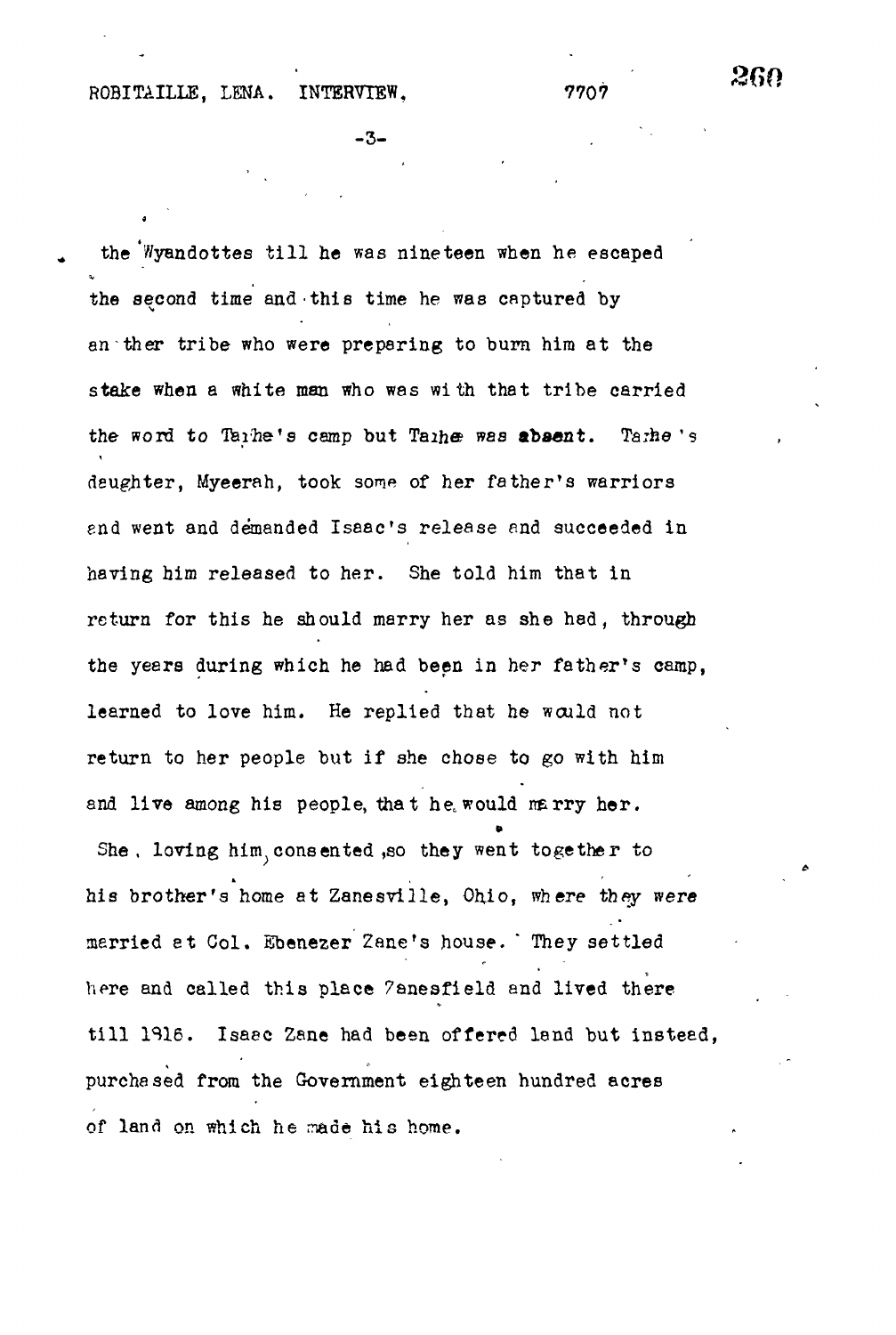• 261

# Elizabeth Zene.

-4-

The sister of Issac, Elizabeth also has a place in the early history of this country, During the days of the Revolution when Fort wheeling, where they were living, was vithout powder and in danger she went alone to a neartby garrison and carried back enough powder in her apron to defend the fort. There is a monument at Mheeling today for Elizabeth. the contract of the contract of the contract of the contract of the contract of the contract of the contract o

## Tr rhe .

Terhe was an admirer of the brave, strong people sho had come among his people and, seeing a girl whom . he admired, the daughter of Cavilier Durente, decided to have her so he took both the girl and her mother from their people and took them to his camp. Here he provided them with women companions, protected them and provided for them till the girl was old enough for him "to marry. Then he married her and returned her mother to her husband. I do not think that Tarhe took the white people with the intention of being cruel to them but he admired their intelligence and wanted his people to profit from the knowledge of the white people.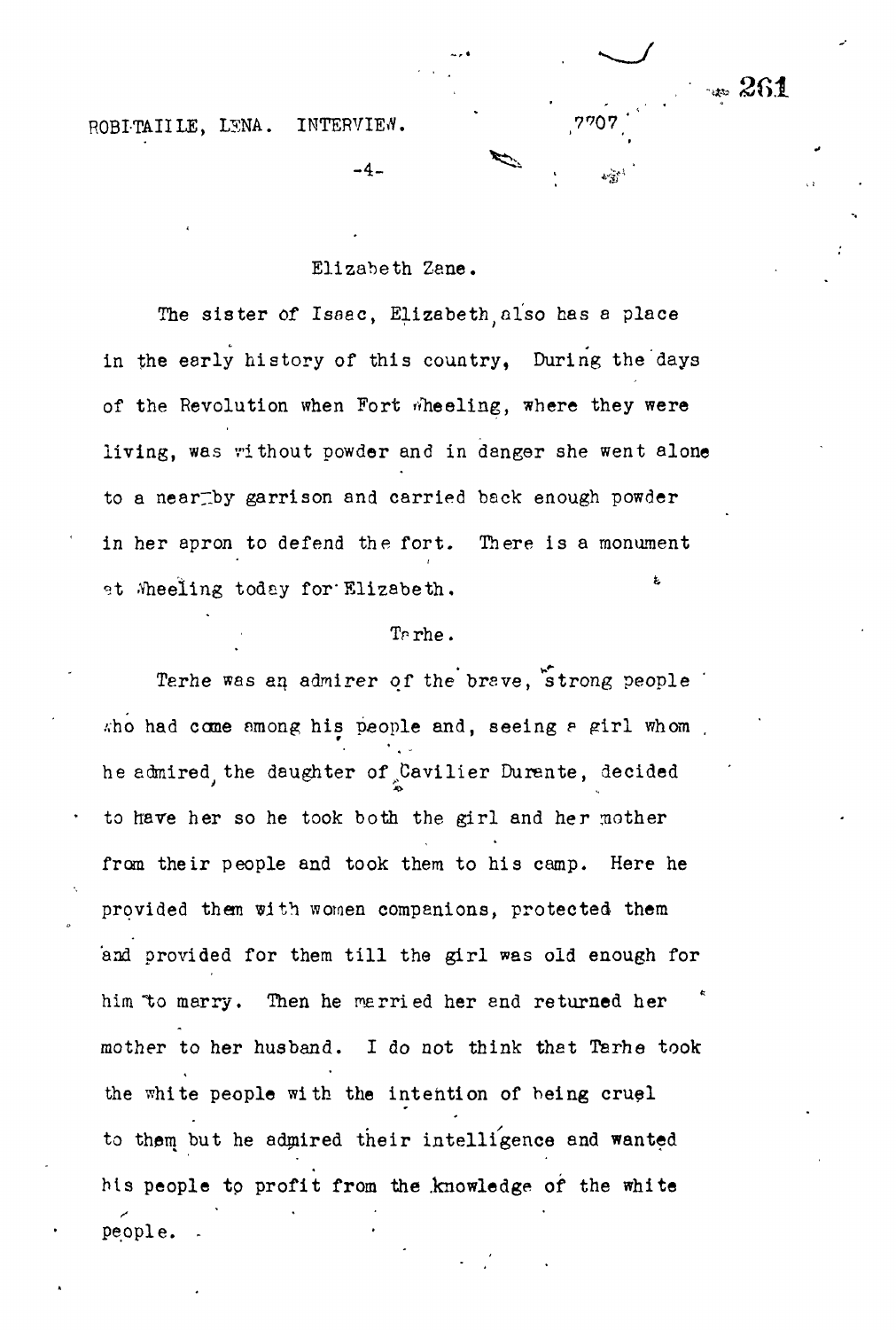$-5-$ 

Robert Robitaille.

Robert, who married Elizabeth, the daughter of Isaac, had come from Montreal, was opposed to war from his Quaker connections and at the time of the Revolution refused to fight but built a fort celled Zanestown to protect both the white end the Indian people.

Robert Grant Robitsille.

Robert Grant, the son of Robert and Elizabeth, after his father's death went to winnepeg, Canada, to school where he was taught by a tutor and I have a letter from his tutor at the close of his school days written at Chippewa on the 5th day of June, 1318, in which he stated that Robert Grant was free from all vice and of an-amiable disposition. Robert Grant returned to Ohio and married Julie Barnard, a lady of French and English descent, and for many years took a prominent part in the affairs of the Wyendottes. In 1342, under James K. Polk, he negotiated the treaty by which the Vyandottes exchanged their lands in Ohio for lend in Kansas and received a "float" or grant of lend in Kansas of six hundred and thirty acres. On this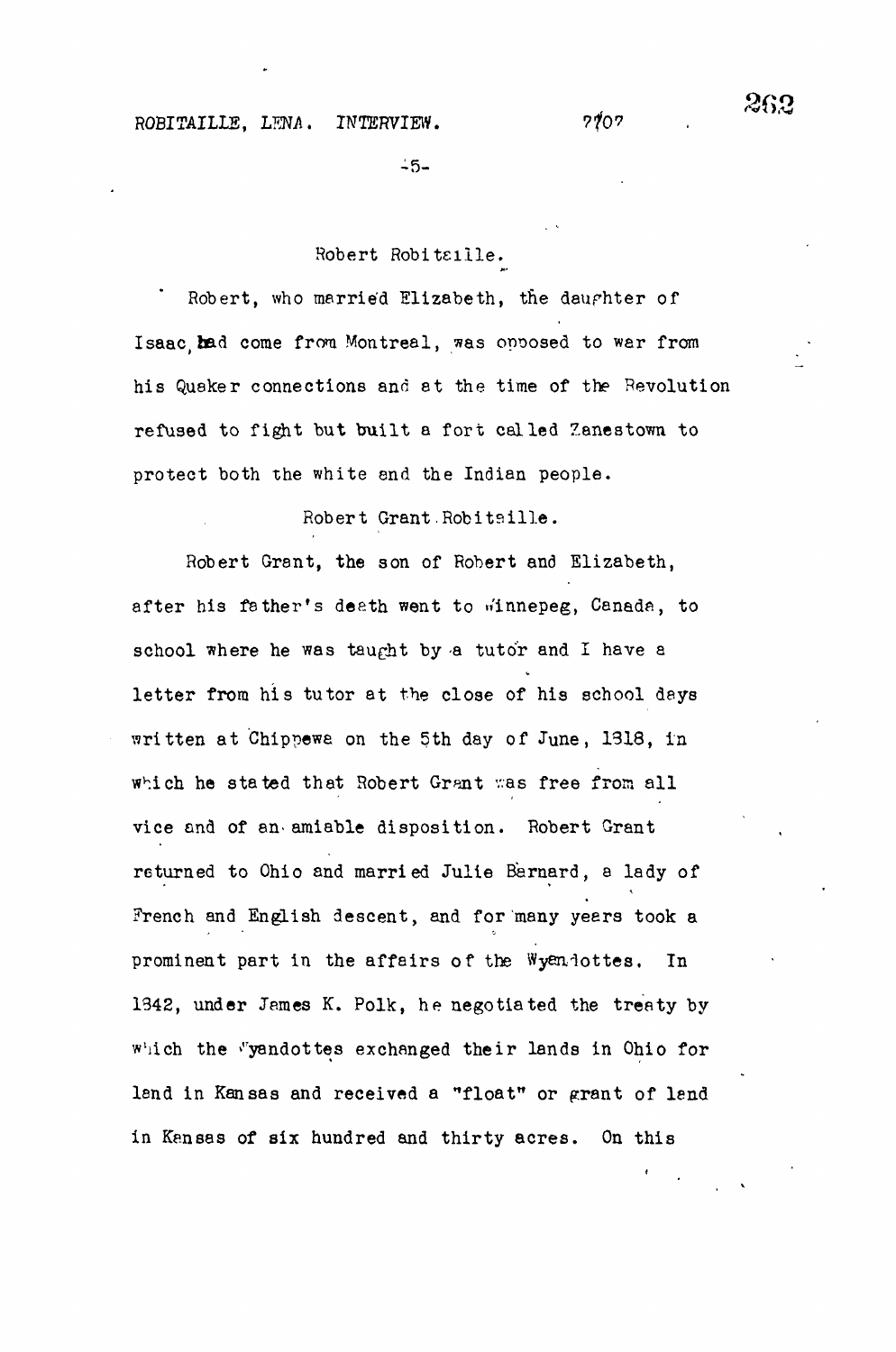$-6-$ 

land after Robert Grent Hobiteille reached Kenaas, he established his home and started to lay out a town. < He located a church, school building and play-ground, a blacksmith shop and grocery store and this is the beginning of Lawrence, Kansas. He was opposed to slavery but purchased several negro women and girls to protect them from mis'treatment. He looked after them and provided for them. This was ebout the time of the Missouri Compromise end when the question of slavery arose in Kansas, he told these negro women that they must go and told them that he would not keep them but one of them refused to go so Grandfather built her a one-room, 'og house on his land and gave it to her. Here let me tell you of a incident that happened when I was at Haskell at school. One evening happened when I was at Haskell at school. One evening We wanted some lilacs to decorate the room for an  $\mathcal{M}(\mathcal{M})$  we wanted sancted sancted sancted sancted sancted sancted sancted sancted sancted sancted sancted sancted sancted sancted sancted sancted sancted sancted sancted sancted sancted sancted sancted sancted sanc entertainment to be given the next dry and I went dry and I went with the next dry and I went with the next dry some of the smaller girls across to an old cabin that . Sance of the smaller girls across to an oid cabin that  $\alpha$ had a large lilac hedge around the yard and asked the woman for some flowers but she replied that she would women for some flowers  $\mathcal{L}_{\mathcal{S}}$  but she replied that she would that she would that she would that she would not give us any till every one of us had told her our not give us any til l every one of us had to lead to lead to lead to lead to lead to lead to lead to lead to l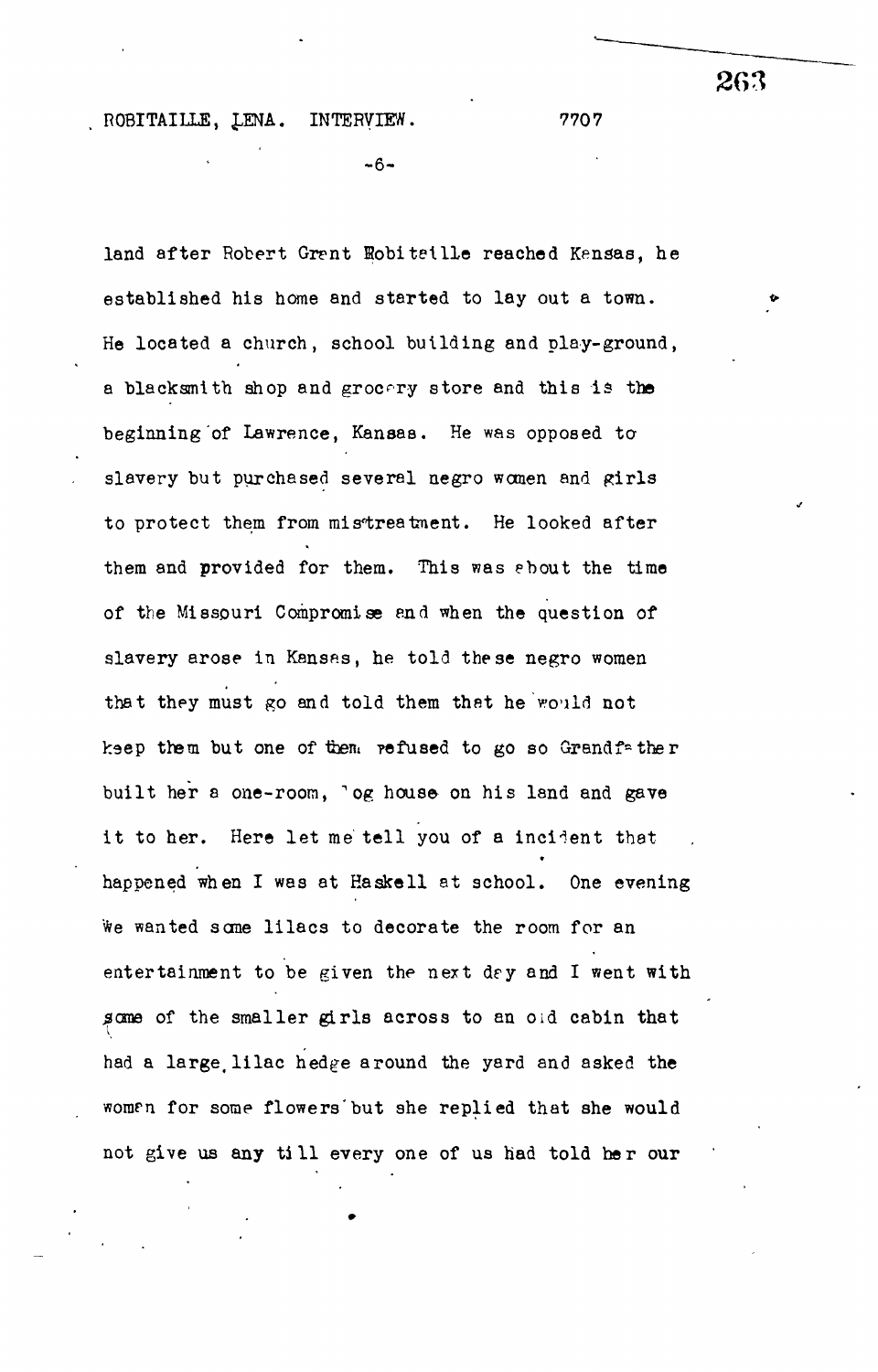-7-

names, so I got the girls all in line with myself last and told the girls, "Every one of you must tell 'Aunty' your name." They did so and when she came to me last, I, in a joke, told her that my name was "Rah<sup>r</sup>it Tail," She laughed and said that was a funny name, I corrected it and told her thet I would not "story" but that it was "Robiteille" and it was then for the first time that I knew that my grandfather had ever owned any negroes, as he had never told us and this was the woman, Margaret, that" he ha d built the house for and she was still living in et that time.

Again-in 1855, Grandfether wrote the treaty with the Senecas here by which the Wyandottes acquired this land in the Indian Territory. This treaty was written on foolscap paper in long hand. In 1867 he wrote Articles 13, 14, and 15, which adjusted some moneys due *Ve* .Vyandottes. Trouble and confusion, over the townsite o\* Lawrence led him to see the trend of events and caused him to turn his thoughts towards this country and he received for his compensation in helping to make the purchase from the Senecas here eighty acres of land south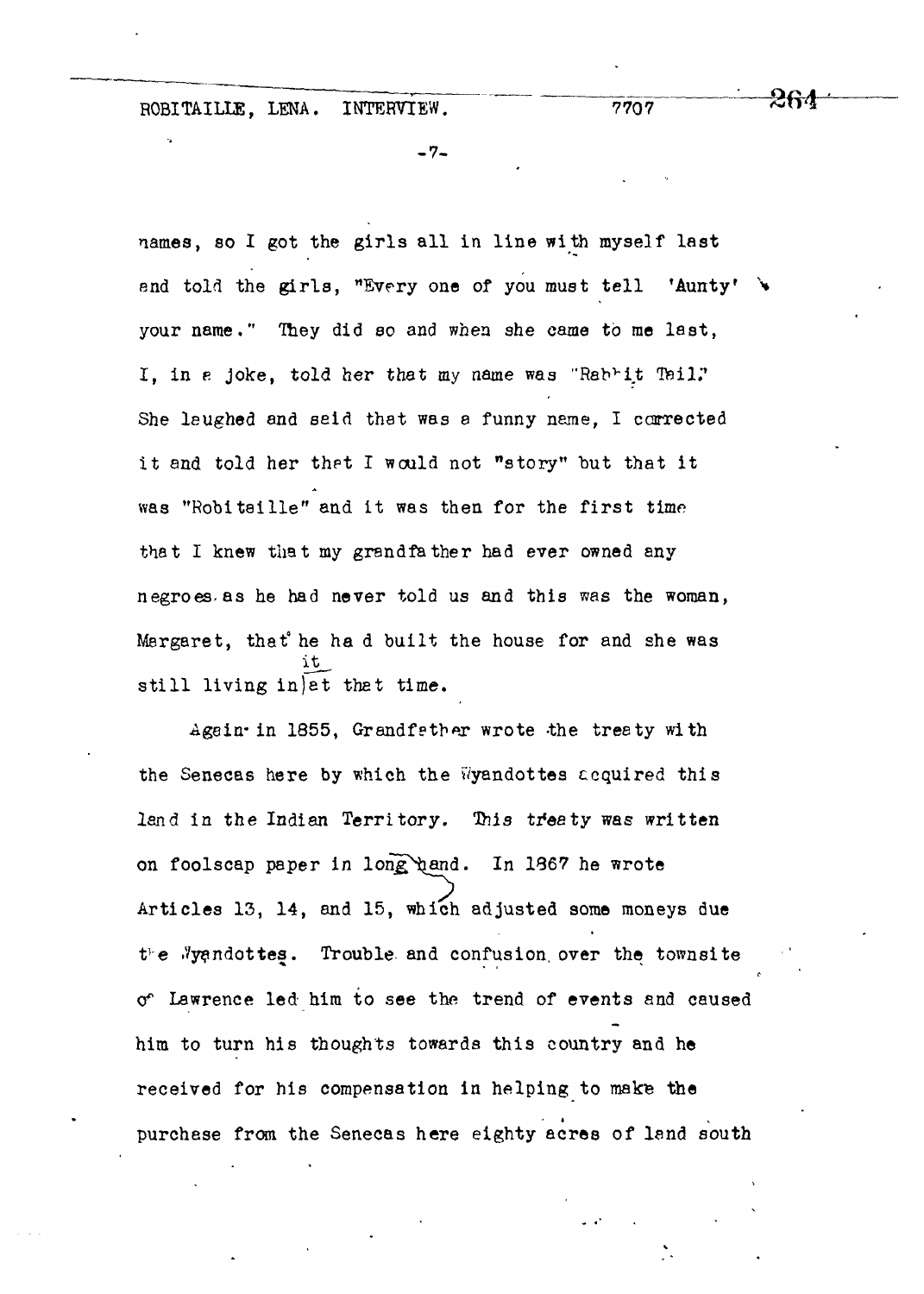$-8-$ 

of Ottawa, which the *Nyandottes deeded* to him. He came here in 1972.•

The Council Fires.

The Ayandottes were the "Keepers of the Council Fires" of the Northwestern Confederacy which opposed so long and successfully the settlement of the territory northwest bf the Ohio River. The Great Council Fire had been rekindled in the west at e Congress of the Tribes near Fort Leavenworth in October in the year 1348 with the Wyandottes renewed and confirmed as the head of the Confederacy. This Council made it necessary that any movement among the Indians thet would affect the interest of the tribes of the Ancient Confederecy should originate with the Ayandottes if it was to receive consideration. I am told that the Wyandottes were considered both virtuous and'just in their treatment of others and had encouraged the fusion of French and other hardy pioneers with their members.

Origin of the Green Corn'Feast. During the Revolution the Wyandottes had been subject to the English but afterwards the French authorities were appointed agents for the Indians. The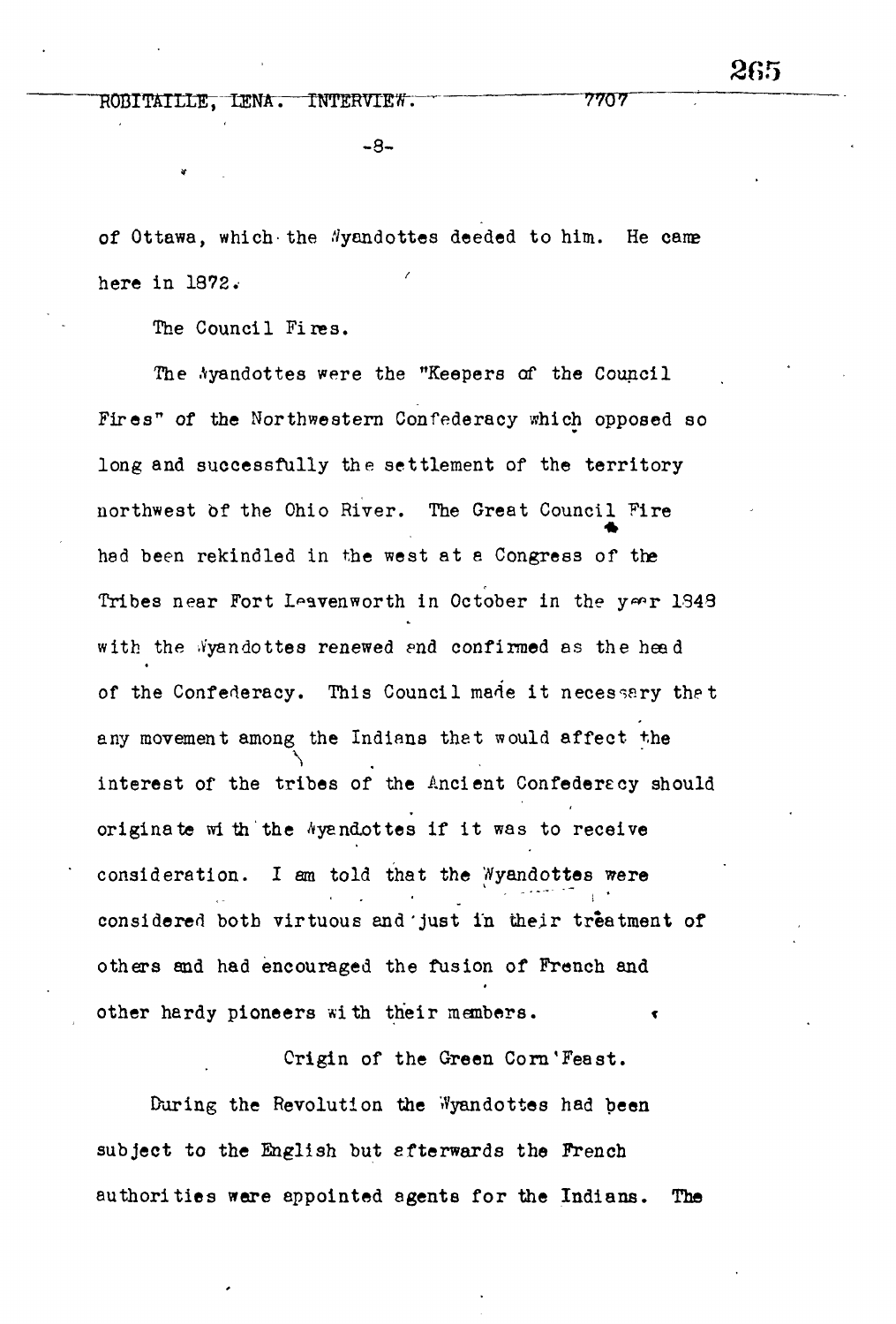$-9-$ 

French taught them the observance of Saint Mary's Day, August 15th, as a day of peace and thanksgiving to the Supreme Ruler. This appealed to them and they gave to the day certain forms and observances that have been handed down since. The  $\sqrt[n]{$ yandottes were then the most numerous and powerful Indian Nation comprising eleven families or clans, these eleven accepting the celebration of this day of peace and thanksgiving in addition to two independent tribes that are the Delawares and the Pottawatomies and thus the day was accepted by tribes speaking thirteen different languages. This accounts for the similarity of the thanksgiving services of different tribes. The Senecas and the Tyandottes are often called "Cousins." The name of the Green Corn Feast was given because it comes in the season of the green corn, the principal crop of the Indian. The best hunters were chosen to secure the deer meat to add to the green corn which was ready. The feast was eaten with joy and thanksgiving for the mercies from heaven, good crops, life and health. A supplication was also offered for the continuance of the se blessings.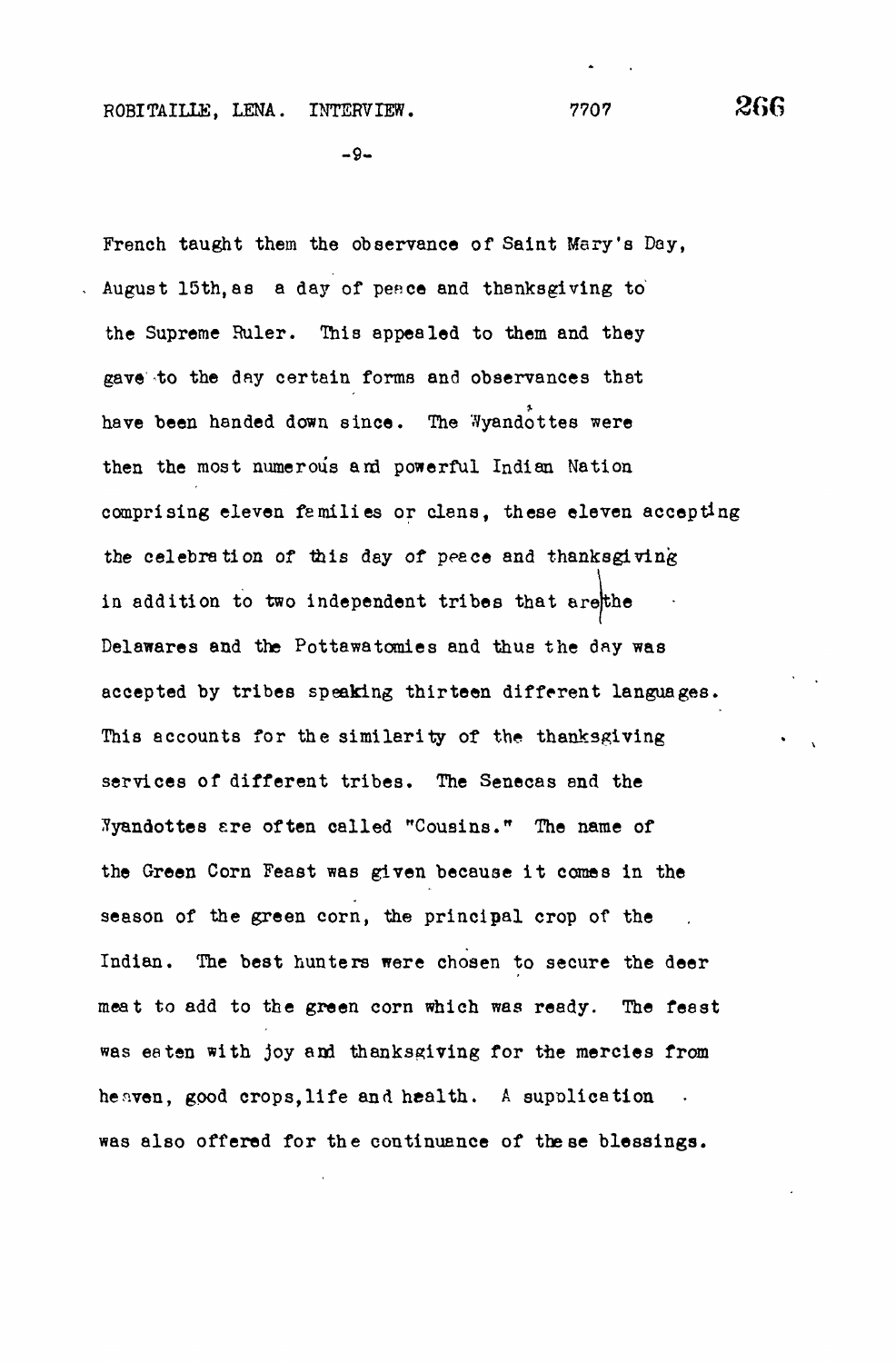-10-

This was followed by a sacred dance. All of the new boras were named at this time. It was decided to continue this observance as long as there remained members of the tribes. Gradually the addition of other ceremonies have been added, such as the bringing of the fruits and coops raised other than the corn, the adding of games, etc. Originally adoptions were confirmed at the Gresn Corn Feast, now occasionally they are confirmed by the Tribal Council and with no further ceremony than that the Person be claimed by the clan and the adoption proclaimed to the assembled people.

Early Days of the Wyandottes.

The clan used to be so powerful that each child belonged to the clan of its parents. The original eleven. clens were: Big Turtle, Little Turtle, Mud Turtle, Wolf, Bear, Deer, Beaver, Porcupine, Stripped Turtle, Snake and Hawk. All clans were equal in importance except thet the wolf was the arbitrator and mediator among the others.

### Choosing of the Chief.

Anciently the office of the Sachem or Head Chief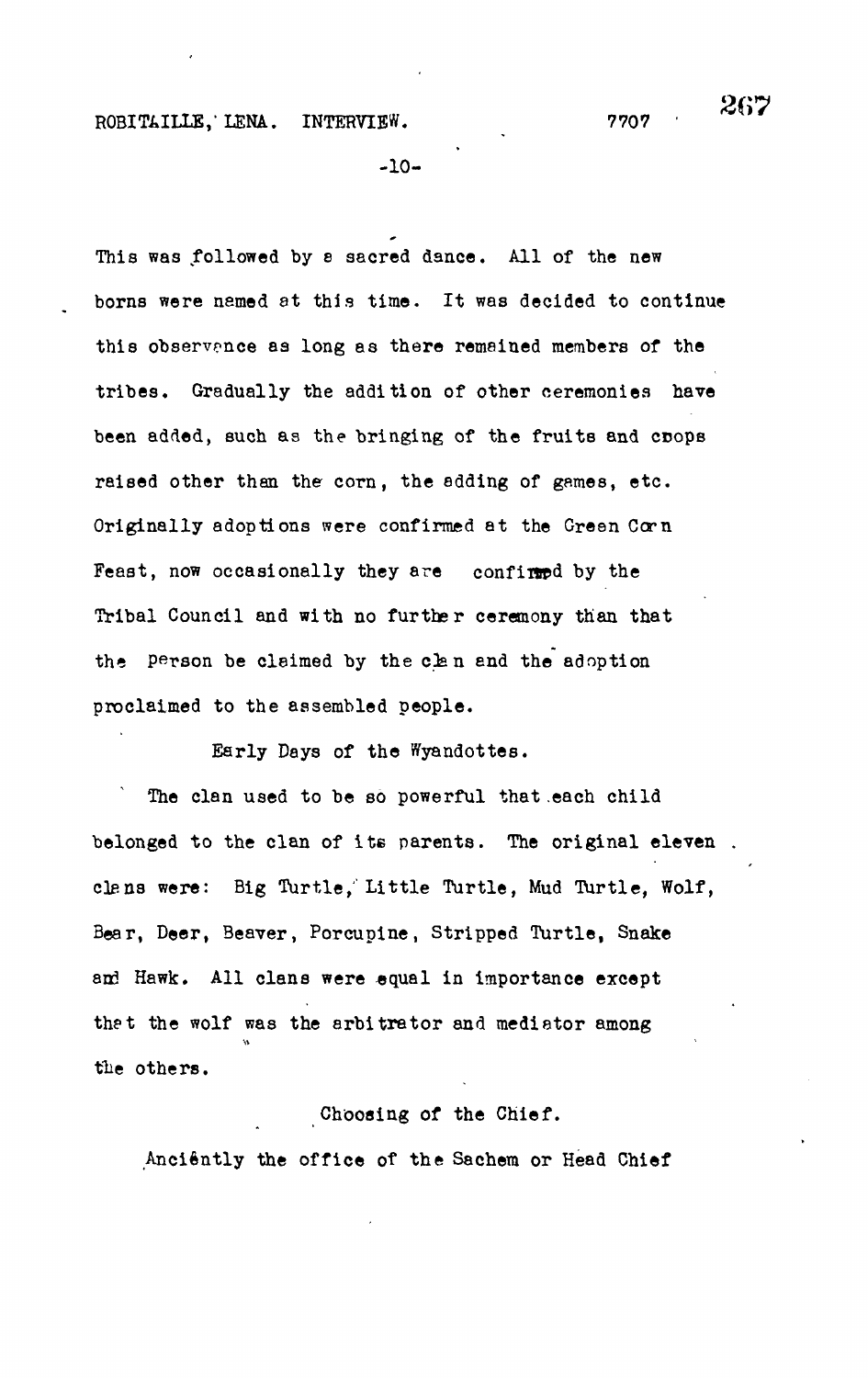' -11-

was practically hereditary unless the person was unfit for the office for some reason and then it was filled by the Tribal Council. The last Sachem chosen of the Deer Clan was Half King who died in Detroit in 1788. I'e w.s succeeded by Tarhe of the loTcu'ine Clan selected because of his ability after the battle of Fallen Timbers. The Jeer Clan was permanently divested of its hereditary rights to Sachemship at the instance of the iorcupme Clan. /The Deer Clan protested and has never relinquished the prerogative of selecting the Sachems.

### Early Home in Kansas.

The childhood days of both of ny parents were spent in eastern Lansas, here they went to school and grew up and married when sixteen and founded their home near Lawrence. My father had a farm and farmed and neither he nor his father nor any of our people took any part in the Civil War. We had a pretty farm home of nine rooms and two porches.

Early jays of the Wyandottes. A painter came through the country and seeing our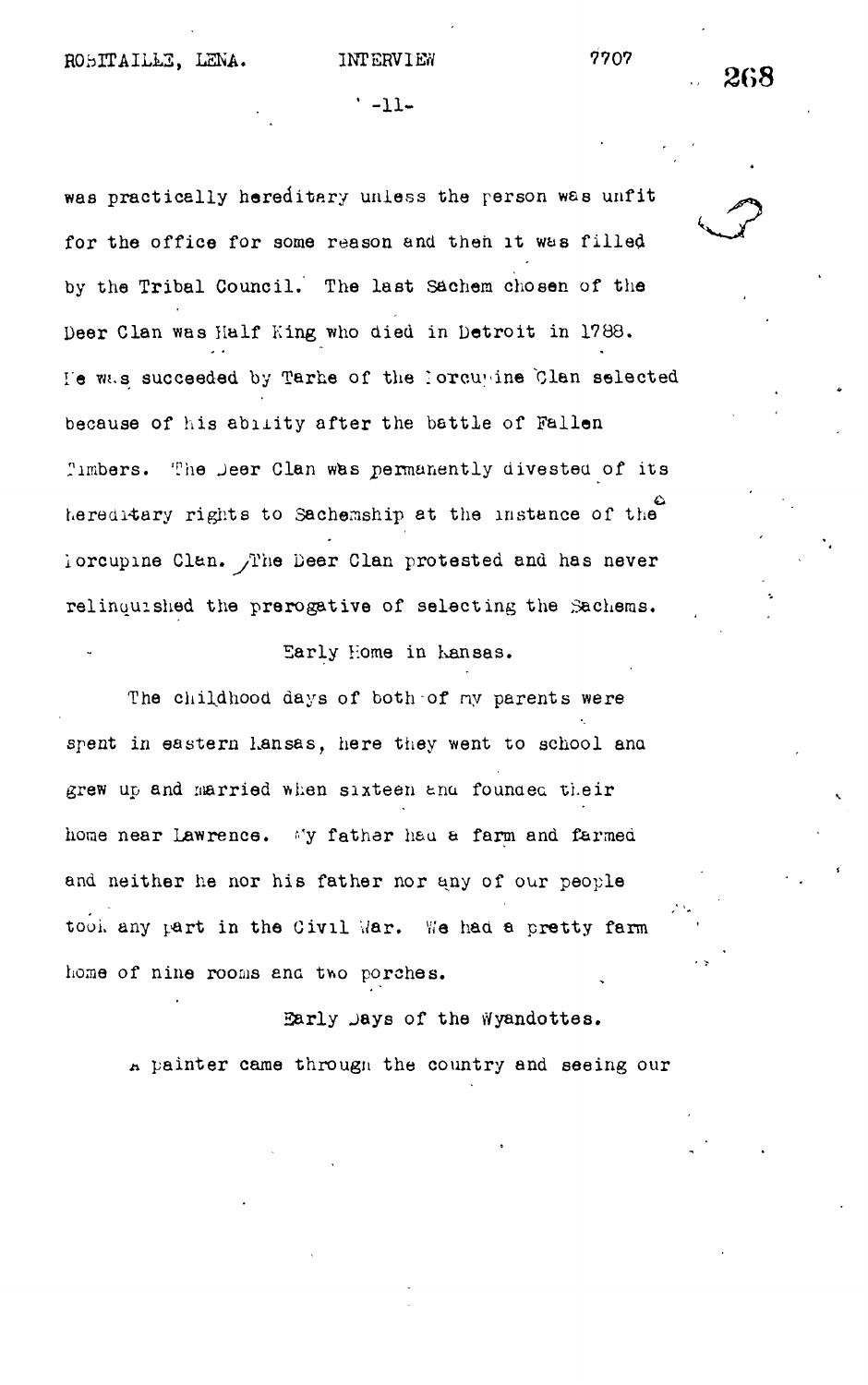-12-

house, asked my father to let him paint it; so he decoreted both the living and dining room. On the walls of the living room he painted scenery, using mostly lakes for a background and then filled it in with pretty landscapes, flowers, etc. The dining room featured hunting scenes. People would heer of the painting and would come to the house and ask to see the house. Father  $pfid$  \$100.00 for the painting. There were ten of us children and the younger ones of us were born after our parents came to the Indian Territory. My parents and relatives came to the Indian Territory, in 1873. They came in wagons and brought their horses and cows, etc., with them. After looking around, Father selected the land where Wyandotte now stands as well as some land east of the city, some south running up on the hills south of the present town. The family stayed at the home of Mary Ann Zane till Father built \* home. South of the present Seneca Indian School, he built an eight-room, frame house. It was plastered and very comfortable. It was a two-story house. It is still standing. Next he built a double barn, one part of native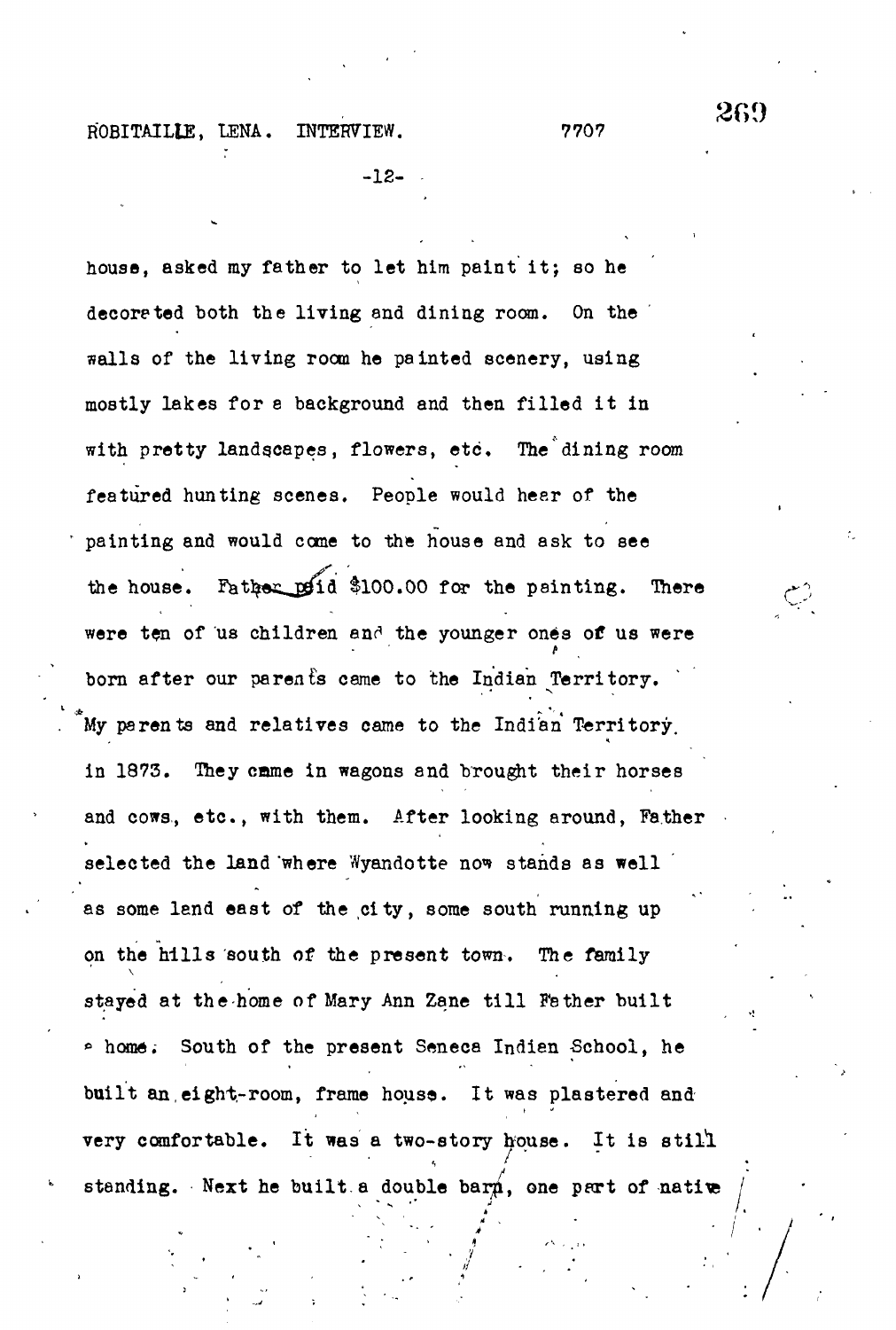% -13-

lumber and the other of logs. Lxtending along in front of the barn was a roof like that of a porch and under this shelter, Father had his workshop where he made many of the things that he used. He mended his own harness. He would buy the leather, cut it as he desired and after the harness was completed he would polish it. He also did his own blacksmithing made his wagon wheels, etc .

There was one ladder that was set up against the barn on the outside and another on the inside. We children would pile up a lot of strew on the inside of the barn and would go up the ladder from the outside and then from the top we would jump down on the straw on the inside. We also had a swing under this porch. This swing was at the edge of the hill and in swinging, we would swing way .out over the side of the hill, but I was always scared to swing. We would play hide and seek out at the strawstacks after the cattle had eaten the straw out in places in the lower part of the stack and sometimes we would bore our way through the stack. When threshing time came, we would sometimes have fifty and sixty to cook for as Father would ask every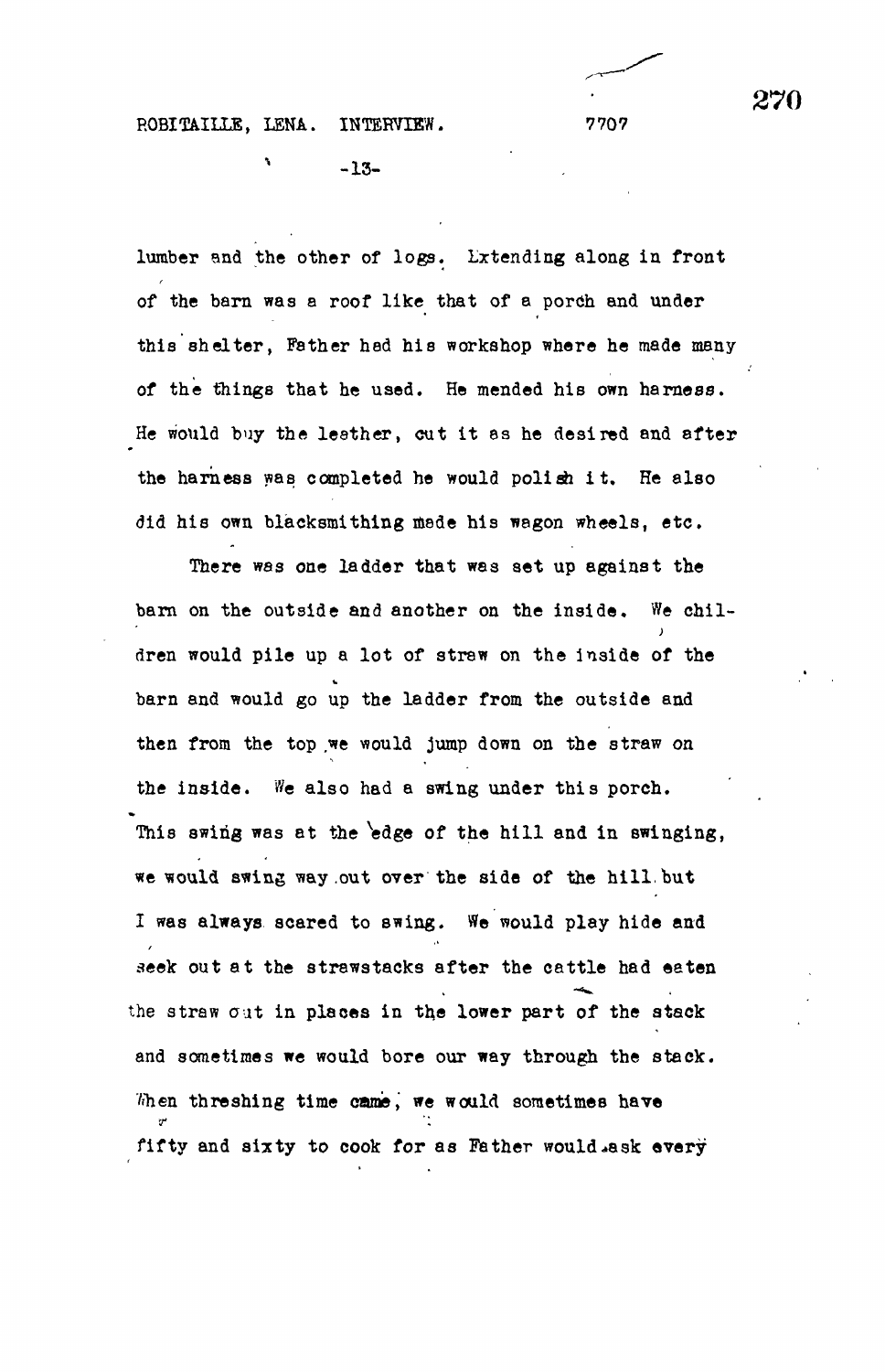-14-

one to come and stay for dinner when he was threshing and we always hed a lot of men there who were not helping with the work.

Did you ever blow soap bubbles?. We used to and we would try to see who could get the largest bubble. Did you ever try using a wheat straw to blow bubbles, splitting the ends down a way.? You can make larger bubbles that way. Then, too, we made Father's bullets for him. He would buy the lead and we would cut off a little piece of lead and lay it in the hole on the bottom piece. When we had these holes filled, we would bring down the top on this and this shaped the bullet, made it round. We always had a supply ready for Father when he went to get wood and perhaps he would bring us back a nice turkey. We also helped him when it was time to plant potatoes and corn. ®e cut the potatoes-, he dropped them and we covered them;also we covered the corn.

Fether bought a Kimball organ for us when I was -two years old and we five girls all played and sang. The boys all studied and read music. Two of them have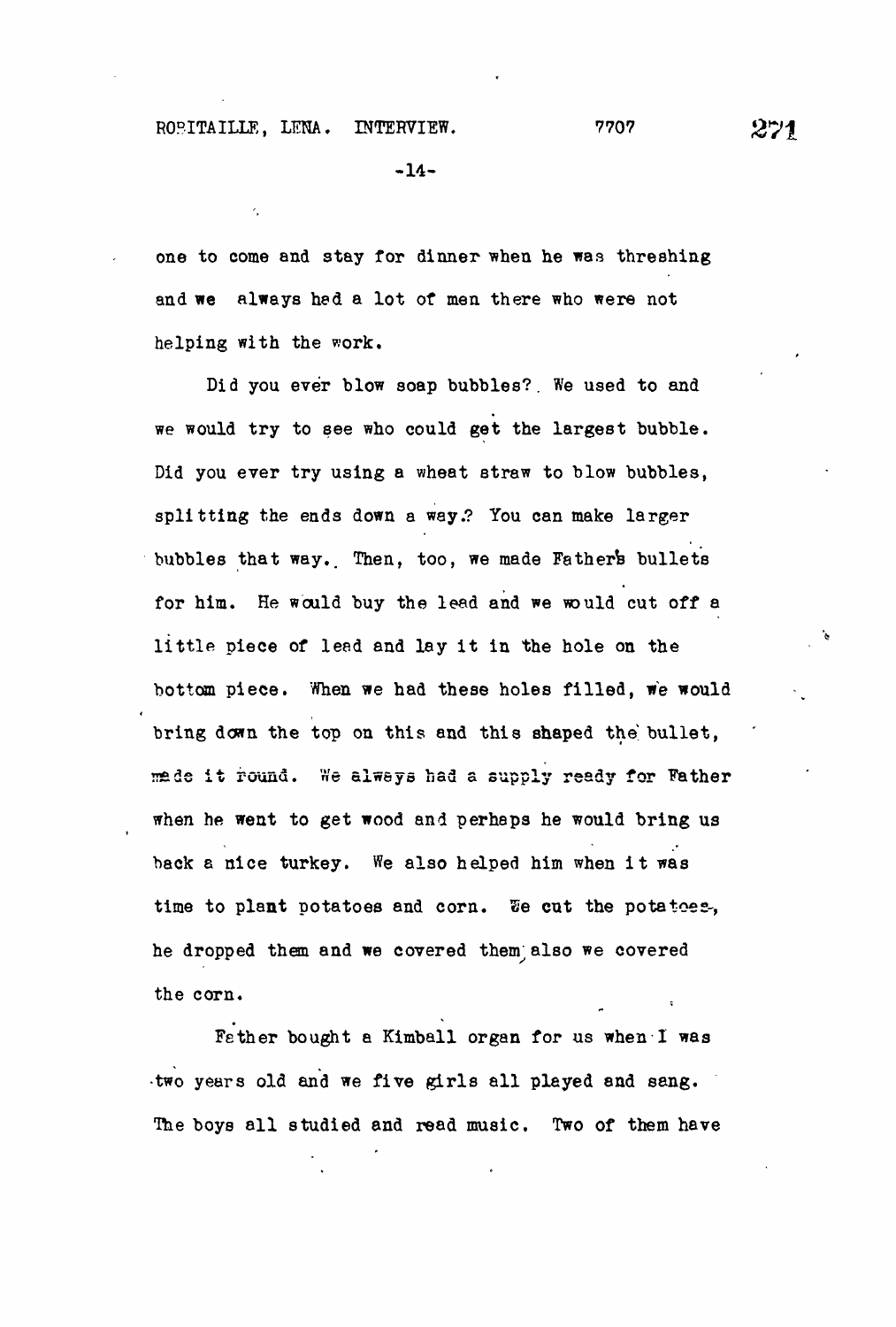$-15-$ 

served as band-masters in achools and elsewhere. Ernest played the flute and was band-master in Tulse for a while. Charles played" bass and Frank played the violin, the cornet and the clarinet. We always had music at our home on Sunday afternoons. The reilroad was close to the house and when we would he r the trein coming iwe would get out in the ya-d and sing as the train went by, "Goodbye, my lover, good-bye." At night, Father would read from the Bible and then we would have "Family Prayer" and after we went to bed Father would lock us in. But to get back to the farm which Father bought from Henry Charloe, the two hundred and fifty acres that we called home, at \$1.00 per acre. After the house and barn were built he built a native lumber smokehouse, 8 log poultry house and a log barn for the cows. He set an orchard on either side of the house, one east and one west. *The* reilroed ran through our place so Father fenced one field north of the reilroed where the house was and the other field end pasture on the.hill south of the railroad and left a road way running east and west.O ne hundred and sixty acres had been given to the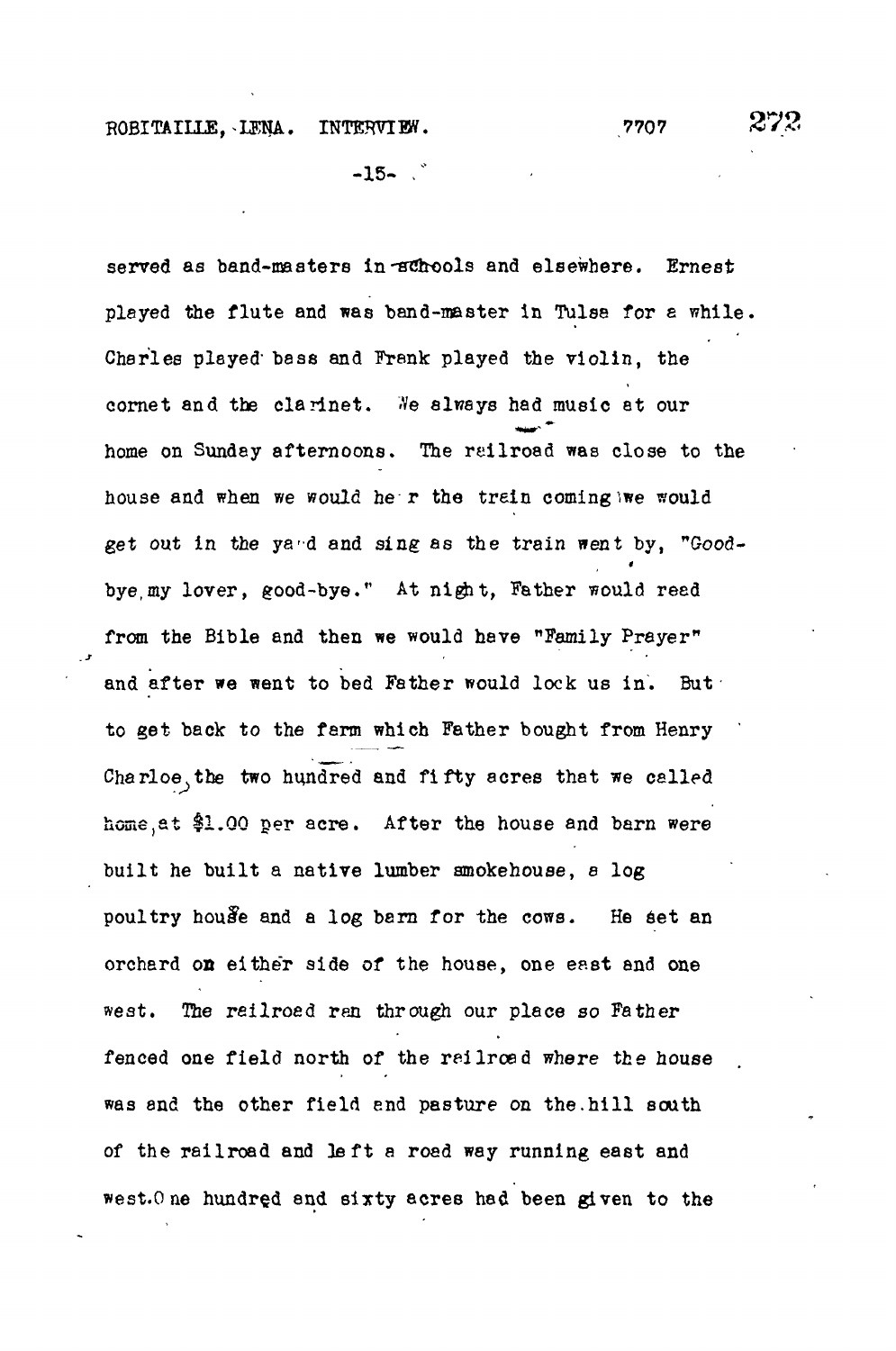Mission School just/north of us and soon the folks wanted a road to the  $m$ ission and a passage to the higher land south along the ridge so my fnther opened a lane running north and south through his farm, crossing the railroad and connecting the mission with the country south of us.

-16/

Our cow-pasture was on the ridge south of us. and it was my work to bring the cows from the pasture each evening. I trained my dog to go and get Bfffidle, the bell-cow. The others would follow her. I stayed at the railroad and watched the cows go across the tracks and then I opened the gate and drove-them into the lot. Father went to work and built up appe land and planted a hedge between our farm and the Mission land north *qt* us. We treded at Seneca, Missouri, and sold our apples each fall at Neosho, Missouri. Sest of us at the railroad bridge there was. a post office and store called Grand River. The postmaster was Mr. Watts. The tank was in charge of George Walls. In the early '90's Father and several others began to think of having a town here as the Indian School and the railroad were here. Mr. Cotter suggested Lickskillet for a name,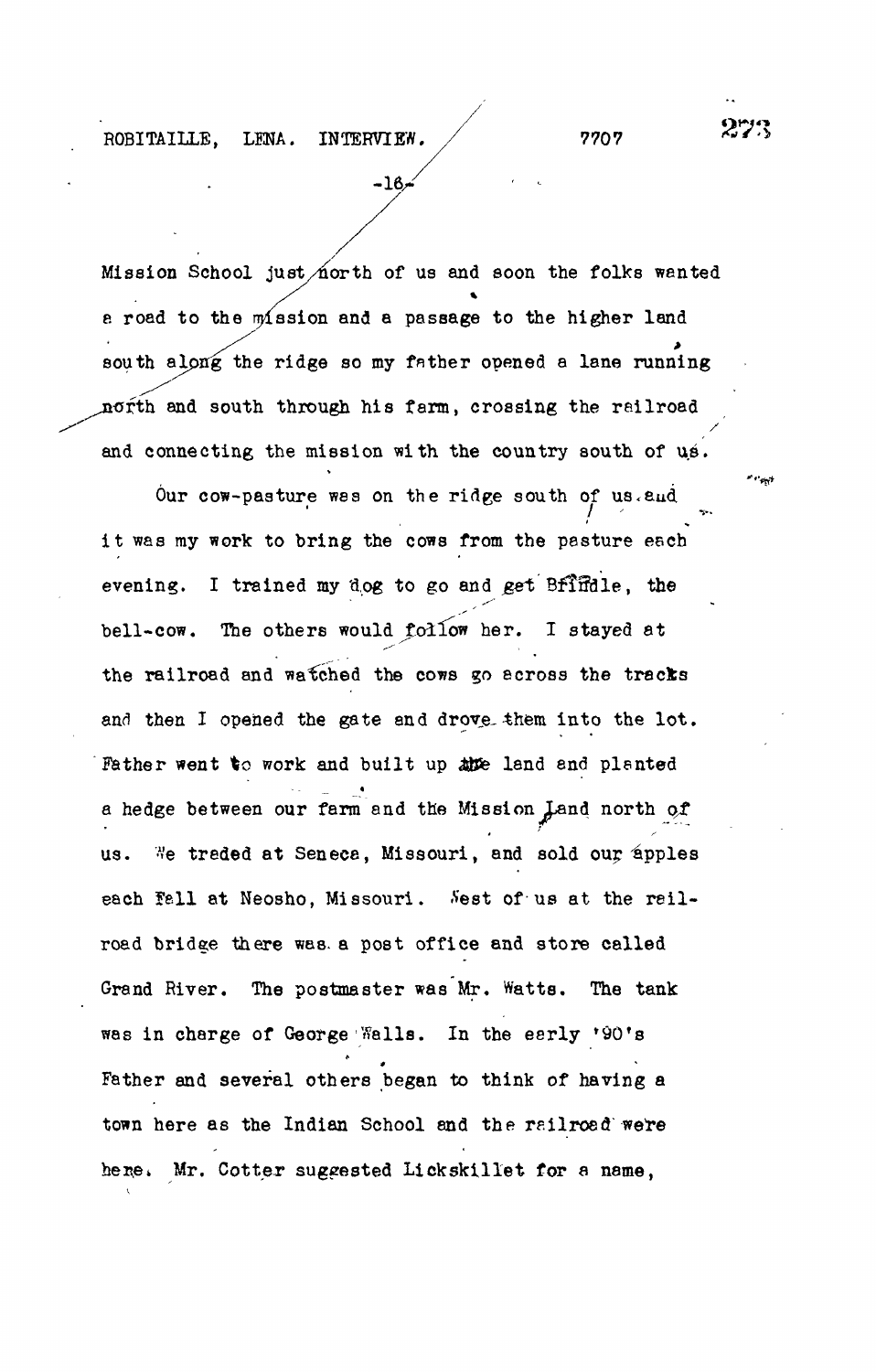$-17-$ 

Father wanted it called Robitaille and they compromised on the name Wyandotte. Father built a store building and had a store and the post office was moved here and Father was also the postmaster. There being no hotel here, we kept the transients overnight at our home and fed them also. The plat of Wyandotte was accepted and signed November 4, 1896. Alfred Mudeater and John Derrow were the members of the Townsite Company. After that time people began to come in here and the town began to grow.

# Conclusion.

I attended the wyandotte Mission School here till I was sent to Haskell where I finished the Preparatory Course when I became hard-of hearing, so I returned home and remained with my father as Mother had passed on .in 1891. I went into the millinery business in. 1904 here and September 1?, 1906, I was married to *jii.* A. Furgerson of Scotch, Irish and English descent. Later he and I separated and I have continued to meke this my home. We are mostly Franch and Nyandotte but